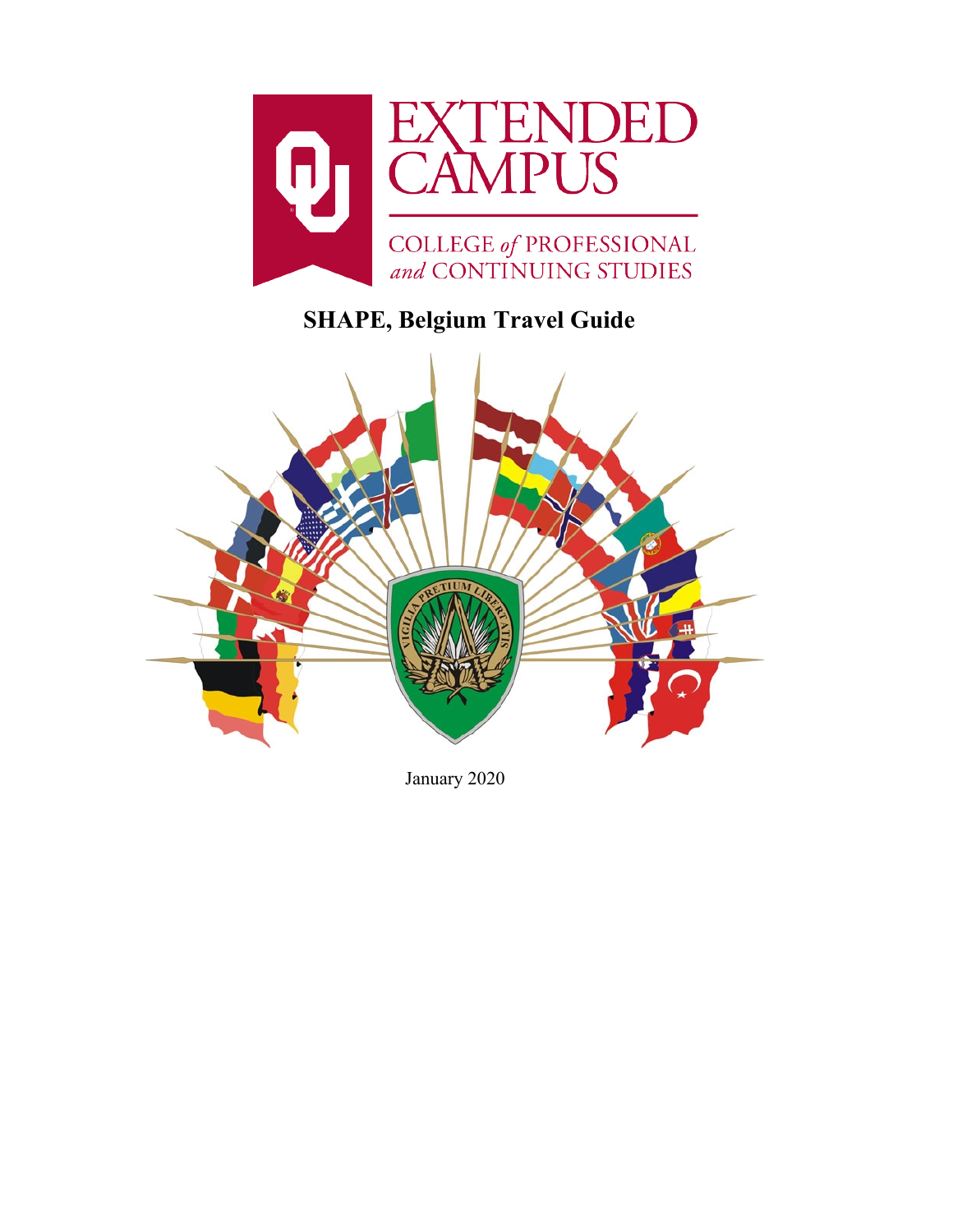# **Table of Contents**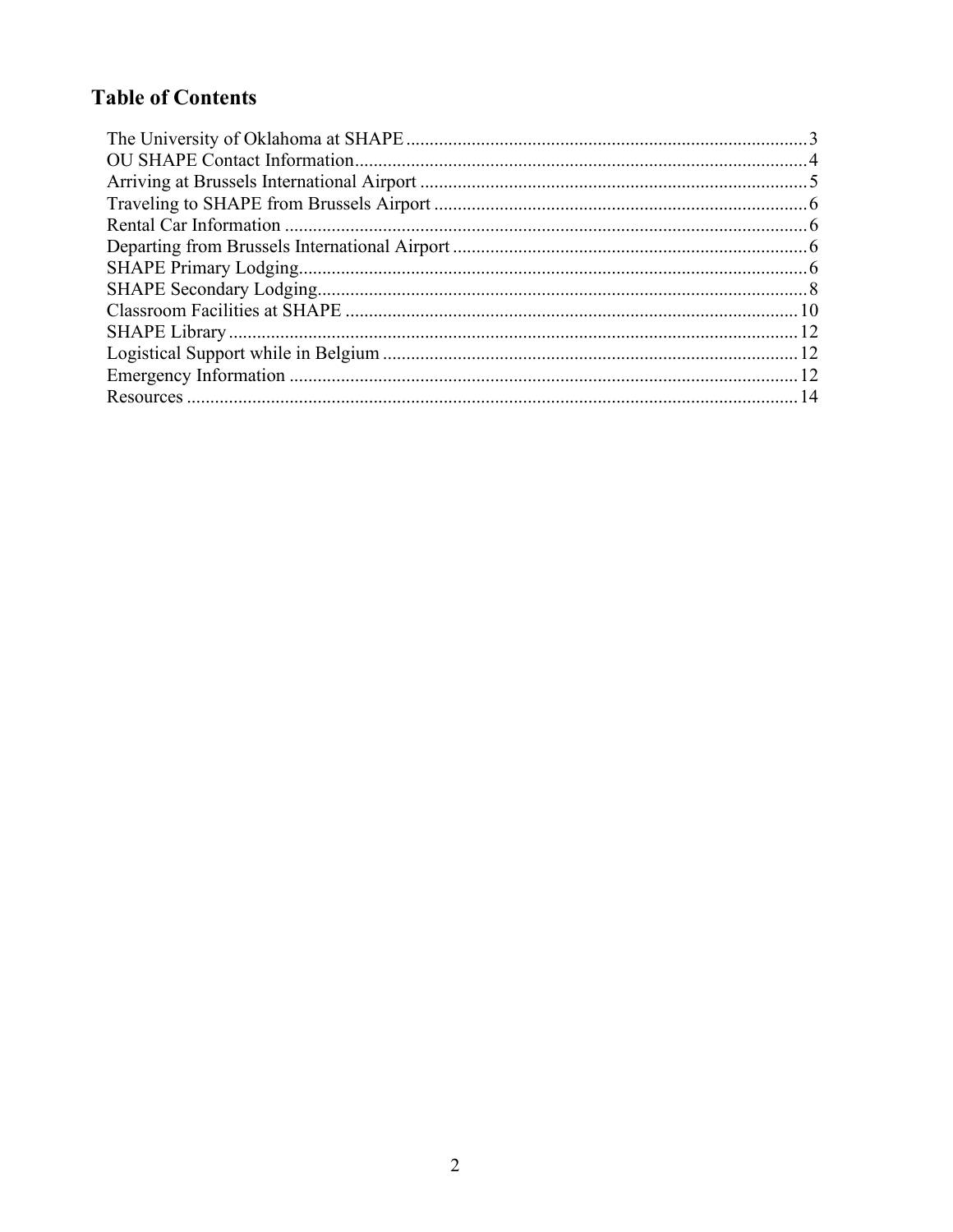# **The University of Oklahoma at SHAPE**

Benelux Education Center, Unit 21420 Box 6629, APO AE 09705 Phone: 011-32-65-44-3654, Fax: 011-32-65-32-6230, [apshape@ou.edu](mailto:apshape@ou.edu)

#### <span id="page-2-0"></span>Hello Professor!

I would like to take this opportunity to welcome you to SHAPE, Belgium. While you are here for your teaching assignment, I will assist you with your stay.

SHAPE is an acronym for Supreme Headquarters Allied Powers Europe and is the international military headquarters for the North Atlantic Treaty Organization (NATO). Presently, there are 51 countries represented at SHAPE. The military leader for this organization is General Curtis Scaparrotti. An American service member always holds this position.

Since 1967, SHAPE has been located in Casteau, Belgium which is a ten-minute drive from the city of Mons. Belgium, which is about the size of the state of Maryland, is a country of diverse cultures and languages. Since Belgium is bordered by France, Germany, Luxembourg, and the Netherlands, there are three official languages: French, German, and Flemish. As one travels south of Brussels, you will observe the roadway signs changing from the Flemish to the French language. SHAPE is located within the French speaking area of the country.

Brussels is a bustling metropolitan city, and home to the European Union and the political headquarters of NATO. Other famous cities include: Antwerp (diamond businesses); Bruges (a preserved medieval city with canals often called the "Venice of the North"); and Ghent (famous for the Belfry Tower).

The weather in Belgium can be at time very unpredictable. Be sure to pack a raincoat, an umbrella, and layered clothes for all types of weather. One can sometimes experience four seasons in one day! Spring and fall temperatures average from the mid 50's to the upper 60's while the average winter temperatures are around 35 – 40 degrees Fahrenheit. The summer months bring temperatures from the upper 60's to the upper 80's. However, very few hotels and military buildings are air conditioned.

Your students' backgrounds are as diverse as the country of Belgium. Students represent all military branches to include international students from the 29-member nations of SHAPE. Additionally, there are civilians enrolled in the program; many are spouses of military personnel and some are civilian employees working on SHAPE, Chievres, or NATO HQ in Brussels.

I hope your journey to Belgium is pleasant and safe. Your hotel and rental car reservations have been made. I look forward to your arrival and assisting you during your teaching assignment at SHAPE.

Sincerely,

Assistant Site Director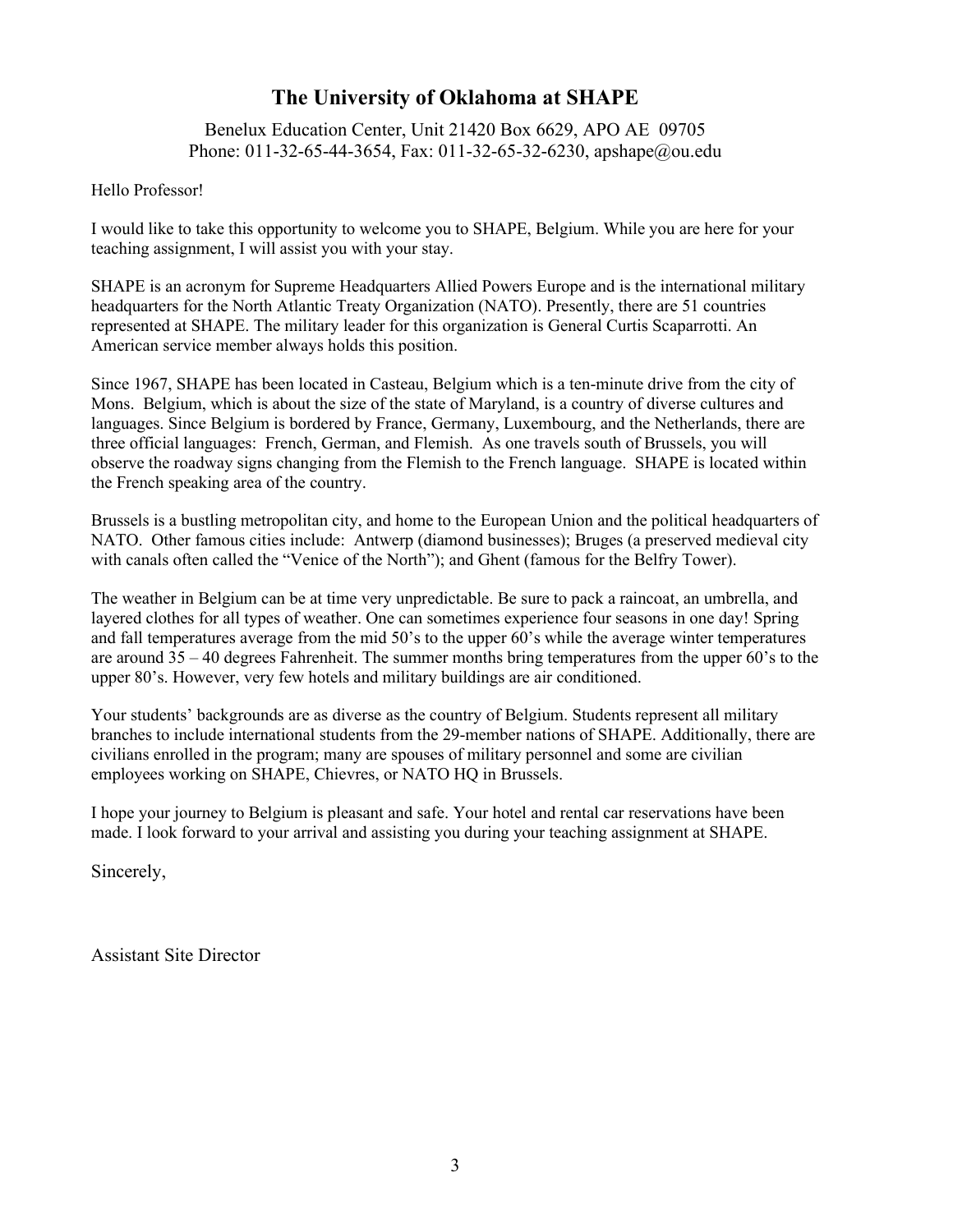# **OU SHAPE Contact Information**

#### <span id="page-3-0"></span>**Site Director**

Stacie Coote – (32) XXXXXXXXXX (Mobile)

#### **OU Office hours**

Monday by Appt. – USAG Brussels, NATO HQ, & U.S. Embassy Tuesday – Thursday 0900 – 1500 - SHAPE

#### **Civilian Address**

Benelux Education Center Attn : University of Oklahoma Education Center Bldg 212 Rue D'Escaut 212, SHAPE 7010 Belgium

#### **APO Address (US Domestic Mail)**

Benelux Education Center ATTN : University of Oklahoma Unit 21420 Box 6629 APO, AE 09705

#### **Office Phone Numbers**

| • From United States                        | 011-32-65-44-3654 |
|---------------------------------------------|-------------------|
| • From a commercial civilian phone          | 00-32-65-44-3654  |
| • Within Belgium                            | 065-44-3654       |
| $\bullet$ Within/On SHAPE                   | 3654              |
| • Within Europe (from a military/DSN phone) | 423-3654          |

#### **Email**

#### [apshape@ou.edu](mailto:apshape@ou.edu)

#### **Fax**

- Commercial 065-32-6230
- DSN 423-6230

#### **Education Services Officers (ESO)**

0032-65-44-8216 – DSN – 423-8216

#### **Site Coordinator**

Chad Manos Phone - 405-325-1959 Email – [chaddles@ou.edu](mailto:chaddles@ou.edu)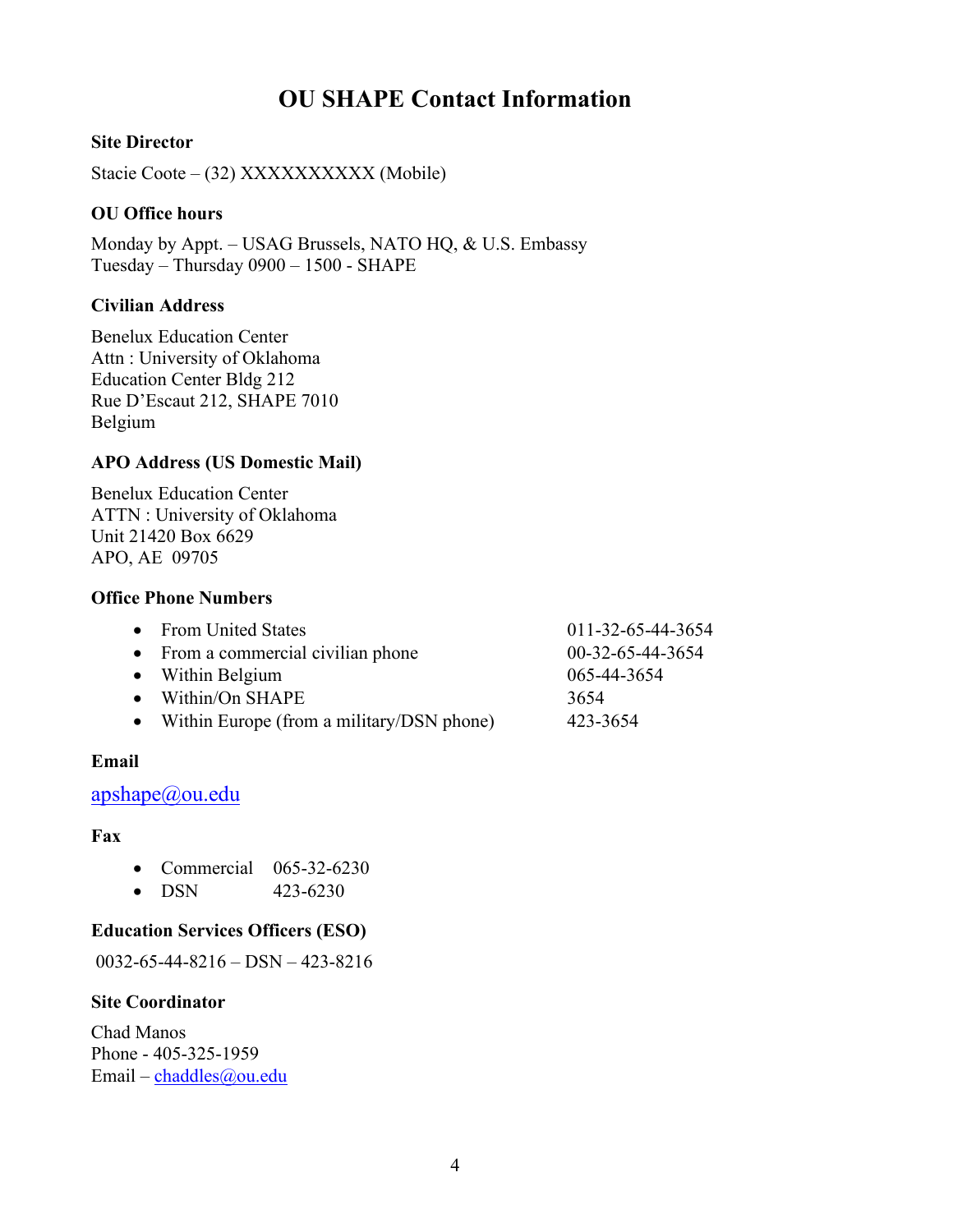#### **European Contract Support**

Mailing Address :

The University of Oklahoma Contract Support Office CMR 469 General Delivery APO, AE 09227

Physical Address

The University of Oklahoma Mannheimer Straße 132 DE - 67657 Kaiserslautern

Contract Support Office Contacts :

- Dr. Peggy Lerner, Director : apeudirector  $\omega$  ou.edu
- Jessica Smith : apeuadmin $\omega$ ou.edu
- Office Phone (From United States) 011-49-631-75007415
- Office Phone (Within Europe) 00-49-631-75007415
- <span id="page-4-0"></span>• Office Fax (49) 631-75007416

### **Arriving at Brussels International Airport**

Brussels International Airport: [www.brusselsairport.be](http://www.brusselsairport.be/)

#### **Disembarkation**

Most planes taxi to the terminal; however, in the event there is airport construction, a bus may take you from the plane to the terminal. Once off the plane, walk through the airport hallway, and follow the flow of passengers headed for Immigration/Passport Control.

#### **Passport Control**

At Passport Control, stand in the line for **Non-European** community passengers (line which does not have an "EU" sign). Your passport will be checked. TDY orders should be handy, in case the passport control officer wishes to see them. (Delete sentence, as we no longer give "TDY orders to visiting Professors.")

#### **Baggage Claim**

Follow the signs for Baggage Claim (picture of baggage). An information board lists the arriving flights and the number of their baggage carousels. Baggage carts are available and free to all passengers.

#### **Customs Clearance**

After claiming your baggage, look for the Sortie/Exit Customs signs. Walk through the "Nothing to Declare" line. Continue through the double sliding doors into the Arrival Hall.

#### **To Change Money**

The currency in Belgium is the Euro. There are money exchange counters in the Arrival Hall to your right – Travelex "Bureau de Change." The exchange rate will *not* be as good as at the military facility or through an ATM machine and you will be charged a commission, therefore, exchange only what you think you will need before getting to a bank at SHAPE or use the ATM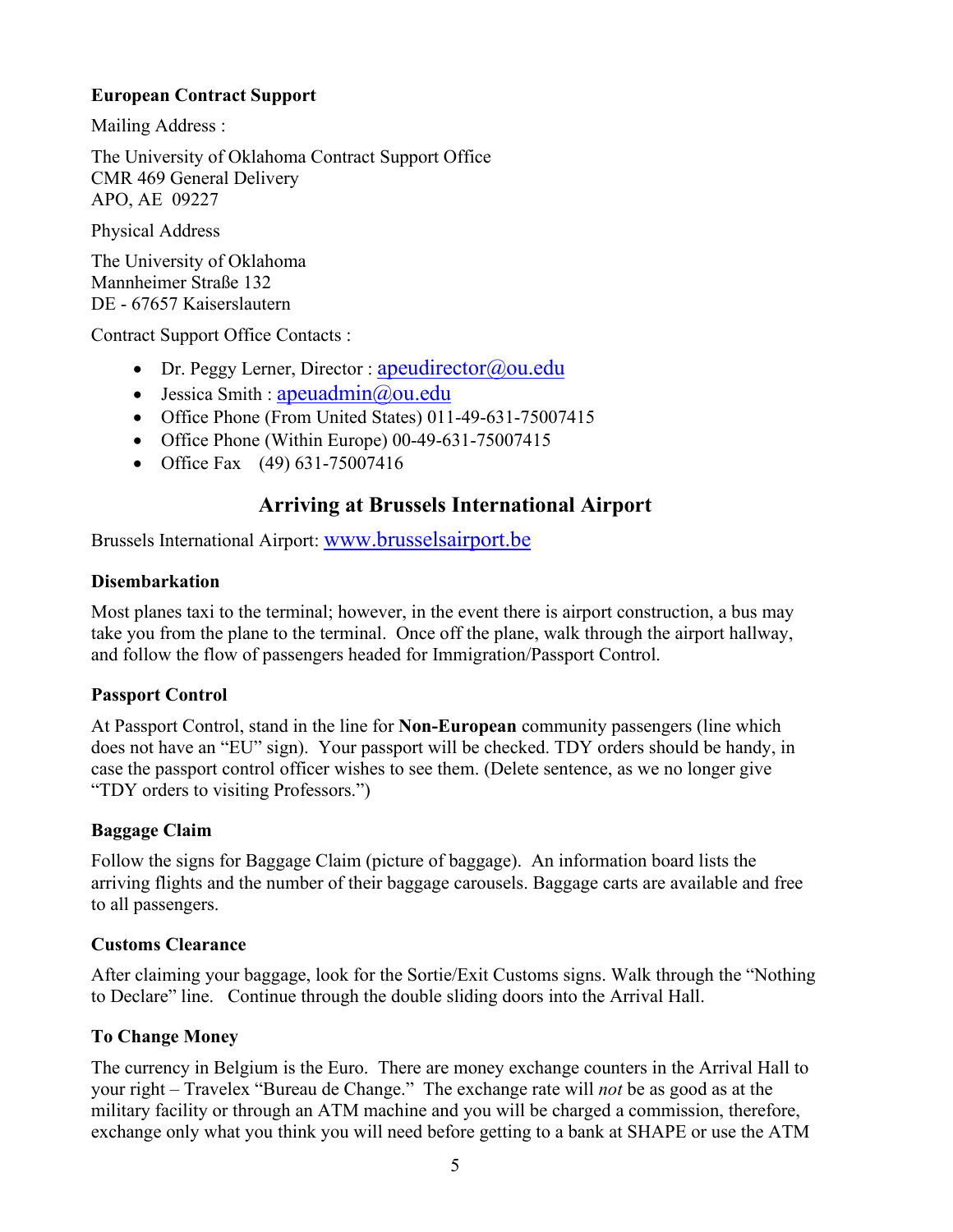machines at the airport. The ATM machines are also in the Arrival Hall area. Note: although you can change money at the US Finance Office at SHAPE (with site director's sponsorship), you may not cash checks there. ATM's are located at these various places:

- Andrews Federal Credit Union (next to PX) (Dollars and Euros)
- <span id="page-5-0"></span>• SHAPE USPS Post Office (located on SHAPE NATO Base) – (Dollars and Euros)

# **Traveling to SHAPE from Brussels Airport**

After retrieving any luggage and after exiting customs, the professor will exit through the automatic doors. The site director will meet you there by the benches and will be holding a red OU folder. The Site Director will then drive you to the hotel, car rental, and SHAPE to check you onto base.

# **Rental Car Information**

<span id="page-5-1"></span>The Site Director will reserve a rental car for you at Europcar which is located directly across from SHAPE NATO Base. Europcar rental office hours are Monday to Friday 0800 to 1700. Saturday hours are from 0800 to 1500.

See Advanced Programs Faculty Guide, page 17 for more information regarding rental car insurance policies. [https://pacs.ou.edu/about/ou-north-america-and-europe/faculty-staff](https://pacs.ou.edu/about/ou-north-america-and-europe/faculty-staff-resources/)[resources/](https://pacs.ou.edu/about/ou-north-america-and-europe/faculty-staff-resources/) .

**Note**: Visiting professors do not receive gasoline coupons at SHAPE. It is SHAPE policy that persons must be on orders 30 days or more before they are eligible for gas coupons. The Site Director will assist you with locations of nearby fuel stations that accept cash/credit card payments; keep your receipt for reimbursement for course related travel.

# **Departing from Brussels International Airport**

### <span id="page-5-2"></span>**Arriving at the Airport by Train**

Get off the train at Brussels National/Luchthaven (Brussels International Airport), go up the escalator to the **1st level** or floor and take the elevator to the **3rd level** to the Departure Hall. Baggage carts are free along the platform as you disembark from the train.

### **Check In**

Information boards posted in the Departure Hall indicate the counter for each airline. US carriers conduct a security interview with each passenger before taking luggage and issuing a boarding card. Have your ticket and passport ready.

#### **Passport Control**

<span id="page-5-3"></span>Passports are checked at the same time you check-in at the airline counters. As you head for the boarding area and pass through Immigration, your passport will be checked again.

# **SHAPE Primary Lodging**

### **Chievres Army Lodge**

- Manager Lance Purnell
- Location: Chievres Air Base, Belgium
- Phone: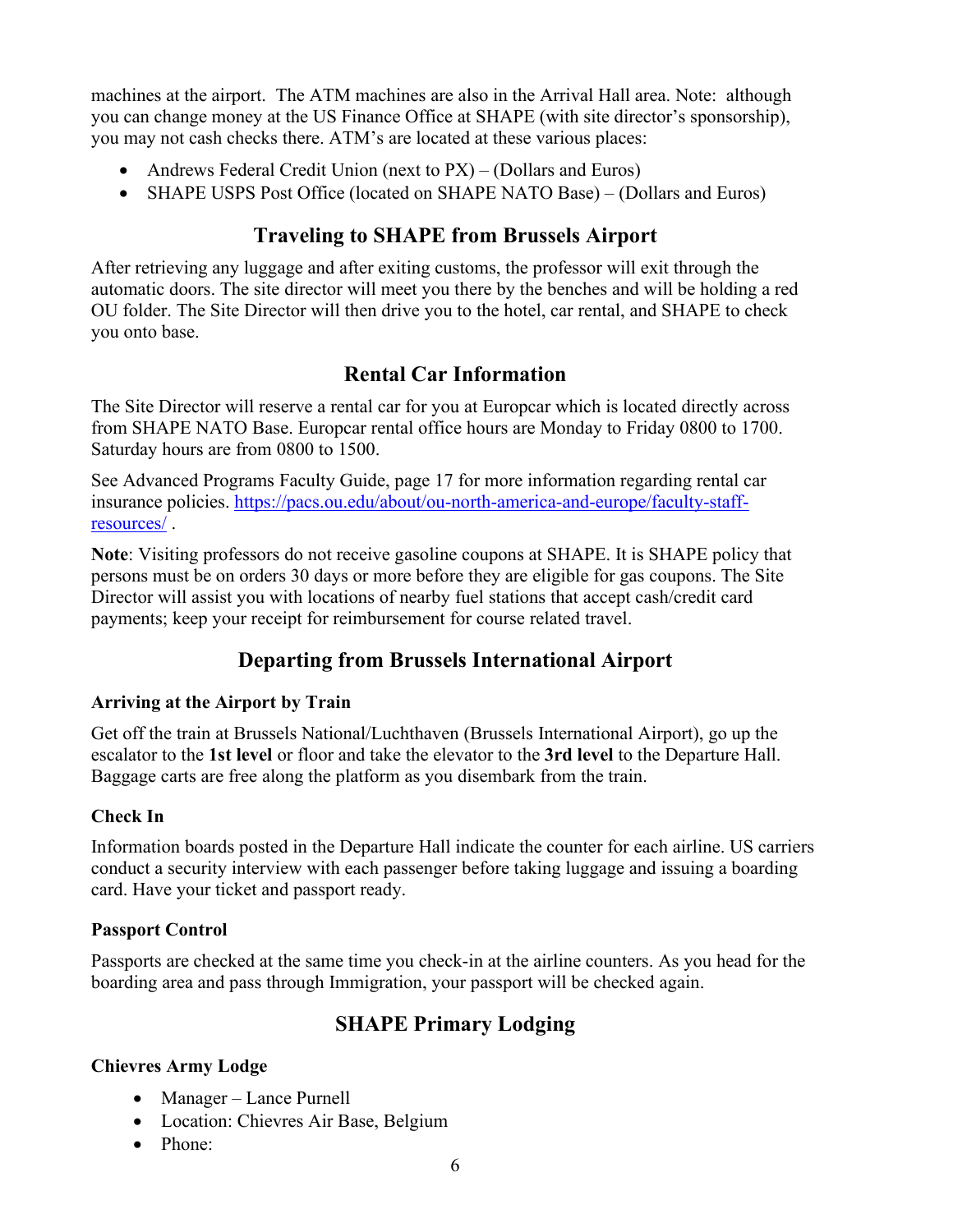- o From United States 011-32-68-26-7111
- o From Another European Country 00-32-68-26-7111
- 
- o From Belgium 068-26-71<br>
o DSN Phone 361-7111  $\circ$  DSN Phone
- Fax:  $00-32-68-27-67-12$
- Check In Time: 1300
- Late Arrival Possible Yes Arrival after 1800 will need to be confirmed with a credit card
- Check Out Time: 1000

Typical Room Assignment and Cost per Night

- Standard \$60.00; \$7.50 more per night per person
- Family Suite \$77.00; \$7.50 more per night per person (room includes kitchenettes and dishwashers)
- Continental Breakfast available in Lounge area
	- $\circ$  Monday Friday 06:00 09:00
	- $\circ$  Saturday, Sunday and Holidays 07:00 10:00

#### Modes of Payment

- U.S. Cash
- U.S. Personal Checks
- U.S. Traveler's Checks
- MasterCard/Eurocard
- VISA
- American Express
- Diners Club
- Discover/Novus

#### Typical Room Assignment

One double bed. Extra cot available at no extra charge. Private tub, shower, wash basin and toilet. Electricity is 220 volt only; transformer required for 110 volt appliances (NOT available at hotel); plug adapter required for dual voltage appliances; standard European outlets/plugs. Smoking is allowed only in designated smoking areas.

Amenities in Typical Room Assignment

- Alarm clock
- Desk/chair
- Central Air
- Hair dryer
- Iron and ironing board
- Microwave/Coffee Pot
- Mini-refrigerator
- Telephone (DSN/military at front desk only)
- Telephone (commercial/civilian)
- Internet Service
- Television with AFN, CNN, local programs
- Toiletries (soap, shampoo, etc.)
- DVD player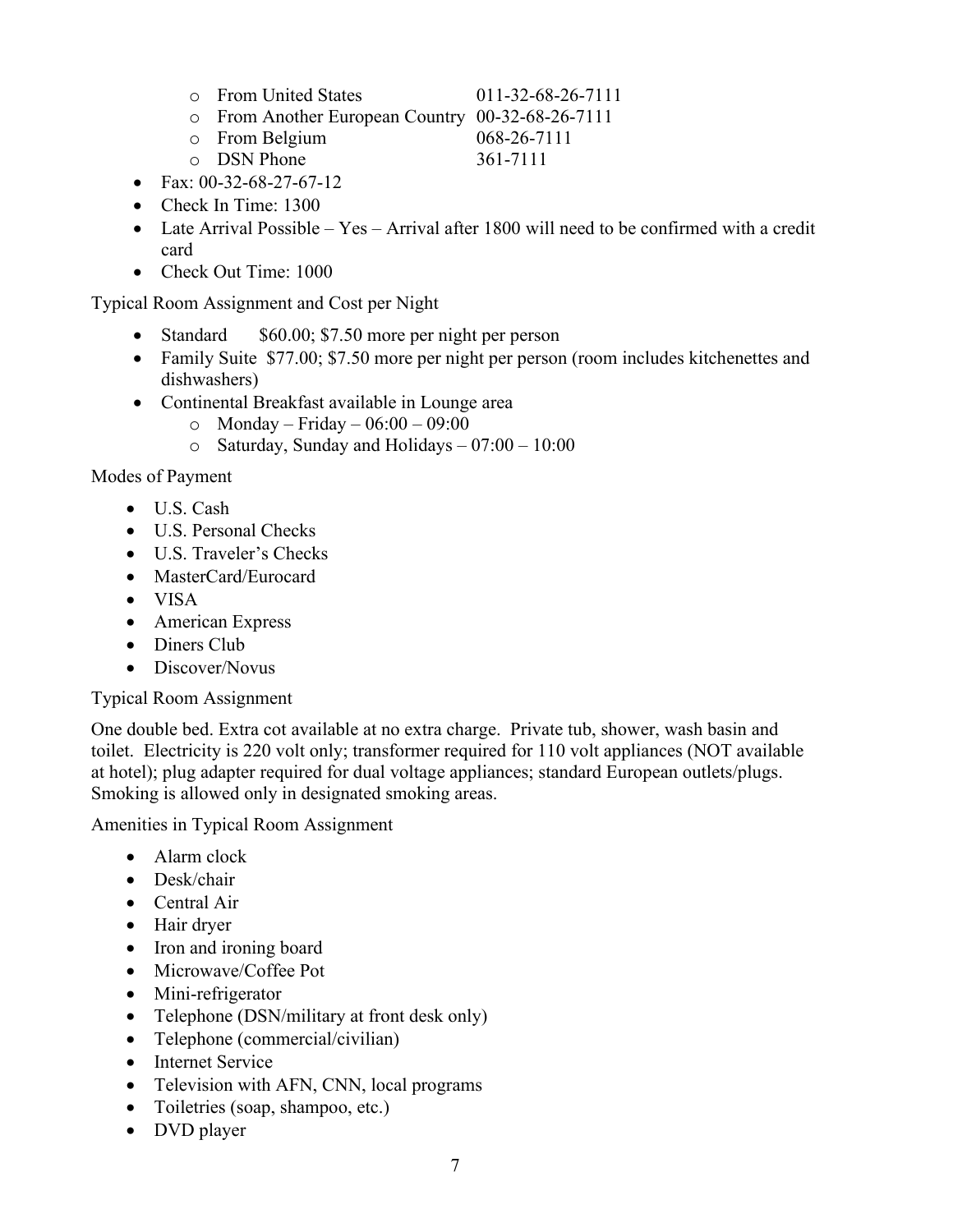Facilities within Chievres Army Lodge

- Laundry room
- Ice machine/ATM machine
- Soft drink and Snack vending machine
- Military telephone Business Center
- Conference Room
- Lobby
	- o 24-hour desk service
	- o Public civilian telephone
	- o 24-hour coffee machine

Distances from Chievres Army Lodge Accommodations to:

• Education center/OU office 14 miles/20-25 min drive

• Closest fast food restaurant (Food Court – Exchange) 5 minute walk

Policies Regarding Reservations and Room Assignments

Reservations are made by the Site Director. Rooms are assigned at check-in.

Policies Regarding Accompanying Persons

Spouse and children may stay in Chievres Army Lodge. Adult relatives and companions may not. Notification of accompanying persons must be made in advance with the Site Director.

Facilities on Chievres Air Base

- Commissary Closed on Mondays
- PX Exchange
- Gym
- Food Court Burger King, Bun-D, Anthony's Pizza
- Andrew's Federal Credit Union
- <span id="page-7-0"></span>• Library

# **SHAPE Secondary Lodging**

#### **Best Western Casteau Resort Hotel**

- Location: Casteau, Belgium
- Manager Monsieur Jack Savoie
- Check In Time: After 1300
- Late Arrival Possible: Yes Arrival after 1800 will need to be confirmed with a credit card.
- Check Out Time: 1100 (latest)

Mailing Address:

38 Chaussee de Bruxelles 7061 Casteau

#### Phone:

- From the United States 011-32-65-32-0400
- From Another European Country 00-32-65-72-8741
- From Belgium (outside 065 zone) 065-72-8741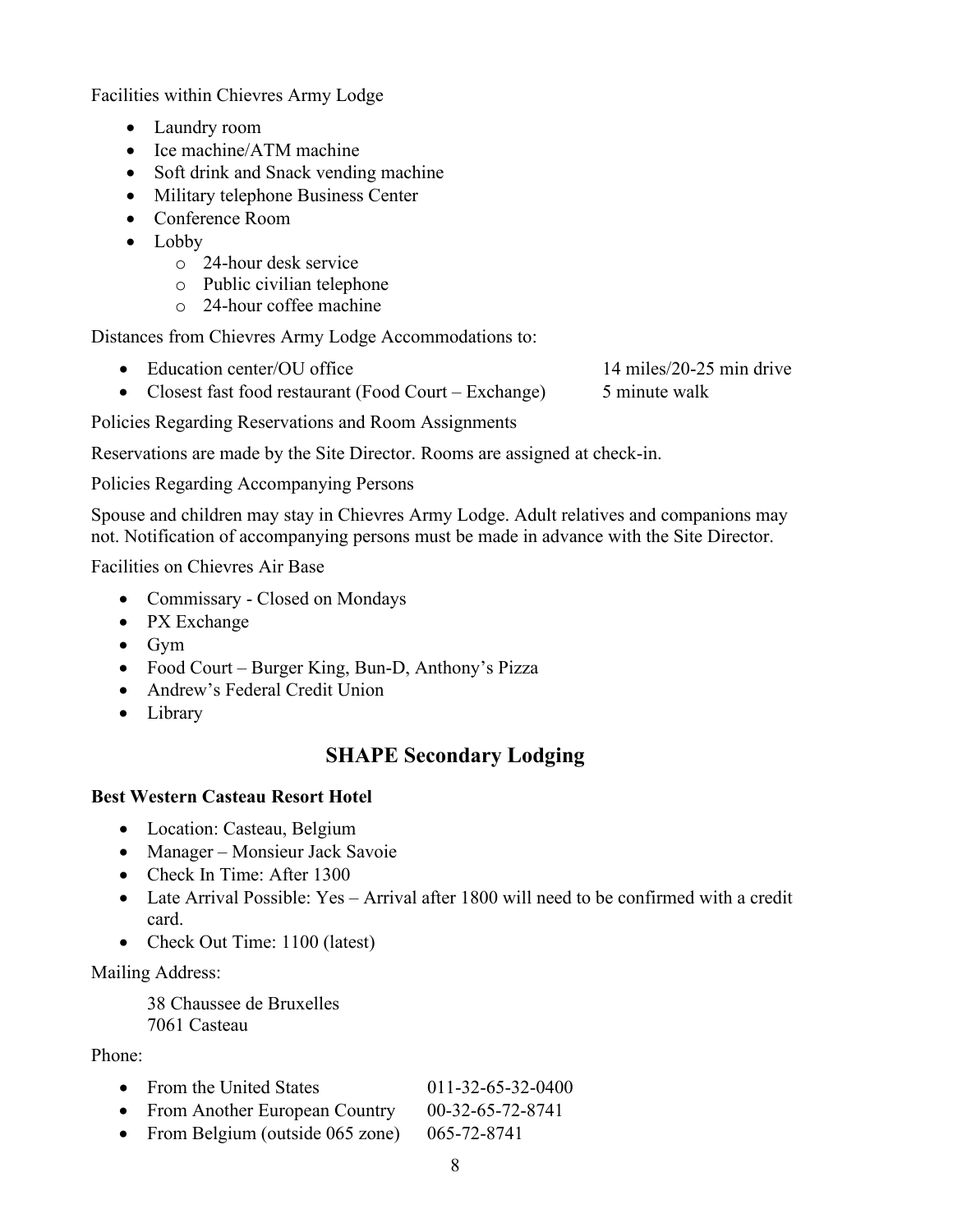Typical Room Assignment and Cost per Night

- Single 102 Euros per night
- Double 115 Euros per night

Breakfast included and is served in the Hotel Lobby.

Modes of Payment

- Cash, US and other cash currencies (British Pounds, Canadian Dollars)
- Local currency traveler's checks (Euro) with a charge of 6 Euros
- VISA
- MasterCard/Eurocard
- American Express
- Diners Club

Typical Room Assignment

One twin bed is in single room. Double rooms have a choice of 1 large double bed or 2 twins. Extra bed is available at a cost of about 17 Euro per night. Private tub, shower, wash basin and toilet. Electricity is 220 volt only; transformer required for 110 volt appliances (NOT available at hotel); plug adapter required for dual voltage appliances; standard European outlets/plugs. Non-smoking and smoking rooms are available.

Amenities in Typical Room Assignment

- Desk/chair
- Fan
- Minibar refrigerator with drinks/snacks
- Radio
- Telephone (commercial/civilian)
- Cable Satellite television with CNN
- Fitness Center
- Pay per view movies
- Toiletries (soap, shampoo, but no body lotion)
- Trousers press

Facilities within Casteau Hotel

- Dry cleaning service available
- Safe at reception desk
- Restaurant and Lounge/TV area
- 24-hour desk service
- Public civilian telephone
- Breakfast (included in room cost)
- Laundry facilities  $-3$  euros per load
- Internet free in-lobby Wireless; in room at 10 euros per 24 hours

Distances from Casteau Hotel Accomodations to :

- Education center/OU office 2 miles
- Class location 2 miles
- Closest full-service restaurant 1 block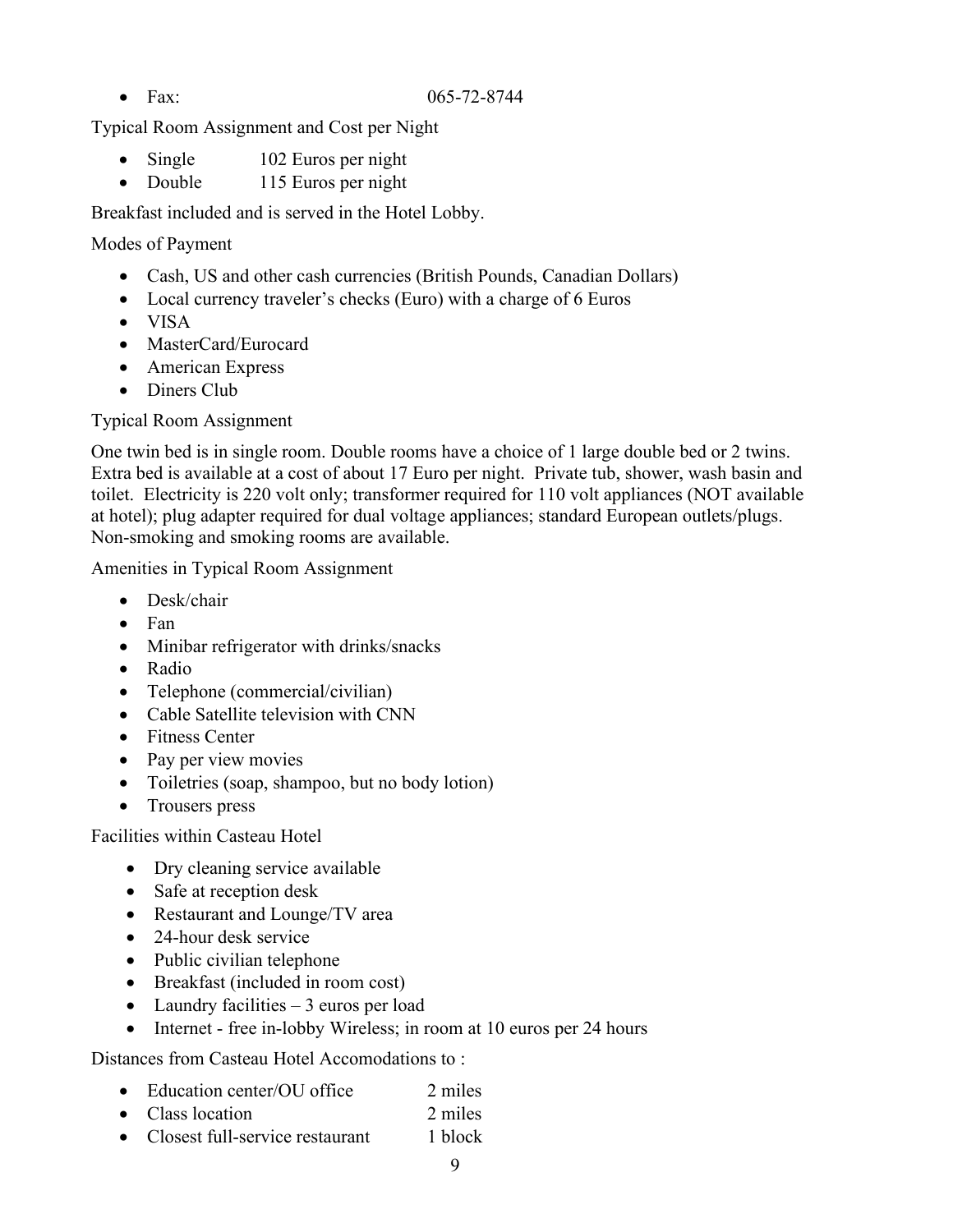• Closest fast-food restaurant 10 miles (McDonalds in Soignies)

Policies Regarding Reservations and Room Assignments

Reservations are made by the Site Director. Rooms are assigned at check-in. "Bumping" is possible if arriving after specified check-in time.

Policies Regarding Accompanying Persons

<span id="page-9-0"></span>This is a private hotel. Military policies do not apply. All accompanying persons are welcome as long as reservations are made for them in advance and the hotel has availability.

# **Classroom Facilities at SHAPE**

- Location: Benelux Education Center Building 212
- Mailing Address: Benelux Education Center; Unit 21420 Box 6629, APO AE 09705
- Distance from primary lodging: 14 miles
- Distance from secondary lodging: 2 miles
- Facility "owner": U.S. Army Garrison Benelux

### **Typical Classroom Assignment**

- Individual desks and chairs
- Maximum student capacity: 25
- Dry erase boards
- Furniture may be moved if replaced to original arrangement
- Eating and drinking is not allowed in classroom with the exception of water
- Radiators (adjustable)
- Windows can be opened for ventilation, please secure upon leaving
- SMART Board available in certain classrooms (please indicate if you would like to use)

### **Computer Availability**

There is a computer lab in the Benelux Education Center, Room 129. This computer lab is open from 0900 – 1700, Monday-Friday, and is available for visiting professors to use. The computers are all equipped with internet access and have printing capability. Two of the classrooms are equipped with SMART Boards which do have internet access (if you require a classroom with a SMART Board, please notify the Site Director as soon as possible). There is no wireless internet capability in the Education Center or in classrooms. Thumb drives are not permitted to be used when using a government computer.

### **Audio-Visual Support**

Faculty should submit an A-V request via email to the Site Director as early as possible but not later than 30 days before the first class session.

| Equipment                            | <b>Availability</b>                                         |
|--------------------------------------|-------------------------------------------------------------|
| Overhead Projector                   | Shared with other schools, available with sufficient notice |
| VCR/DVD and television               | Yes, in every classroom                                     |
| Flip chart stand/paper               | Shared with other schools, available with sufficient notice |
| 35mm slide or 16mm film<br>projector | No.                                                         |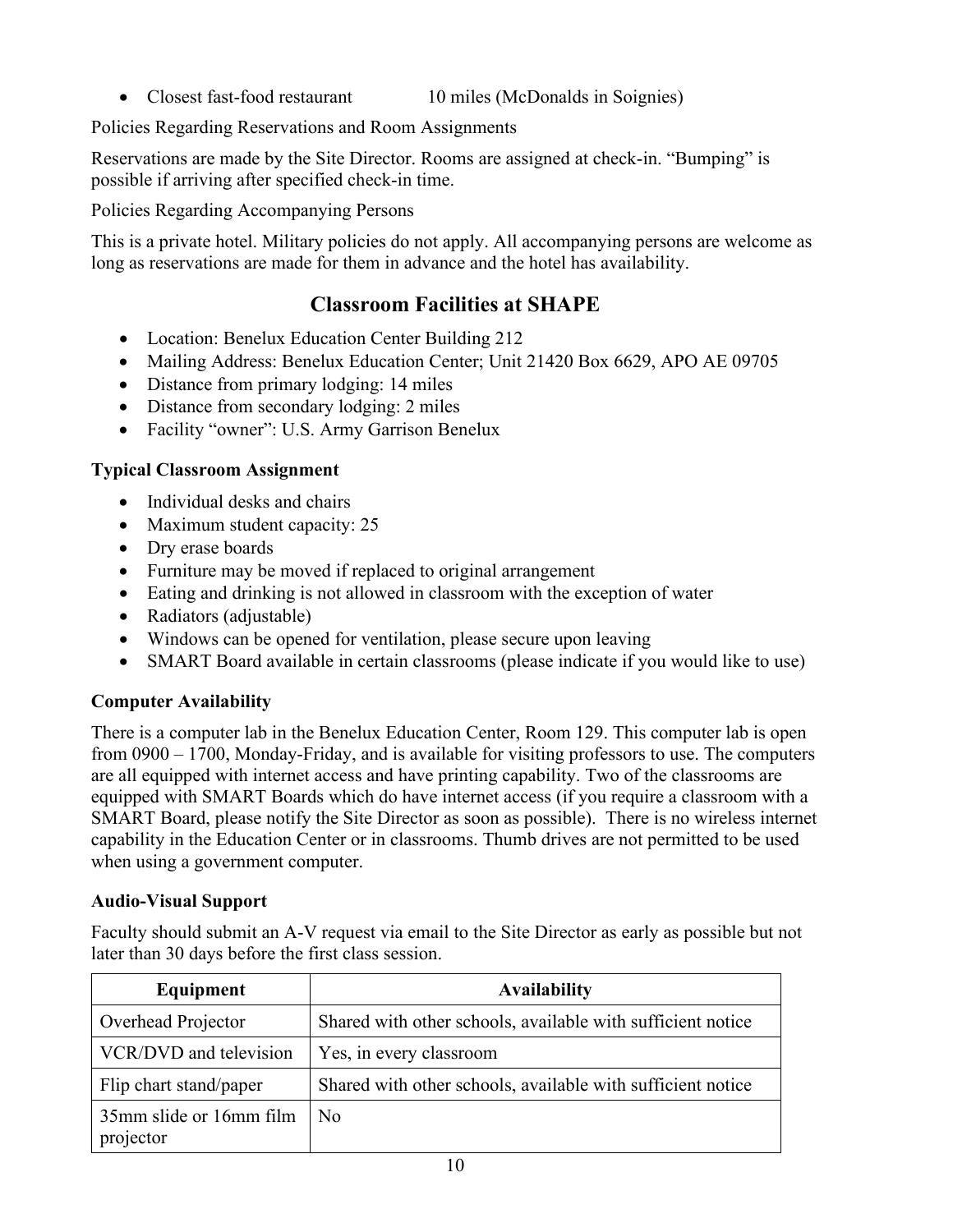| Equipment                                     | <b>Availability</b>                                                                                                  |
|-----------------------------------------------|----------------------------------------------------------------------------------------------------------------------|
| Laptop                                        | Yes, property of OU                                                                                                  |
| Digital Projector (For<br>Laptop/Power Point) | Yes (Will be required to sign a "Temporary Equipment Use<br>Agreement" if AV equipment leaves the Education Center.) |

#### **Materials and Supplies**

Please return unused materials and supplies for the use of the next professor since supplies are limited.

| Equipment                                     | <b>Availability</b>                                              |
|-----------------------------------------------|------------------------------------------------------------------|
| Dry board markers/erasers                     | Yes - from Site Director                                         |
| Overhead transparencies                       | No                                                               |
| Overhead pens                                 | N <sub>0</sub>                                                   |
| Flip chart paper                              | Yes                                                              |
| Office supplies (paper, clips, staples, etc.) | Yes - from Site Director.                                        |
| Course materials                              | Faculty must bring/mail their own texts<br>and course materials. |

#### **Facilities near Classroom in Building #212**

| <b>Facility</b>                  | Location                                                               |
|----------------------------------|------------------------------------------------------------------------|
| Men's and women's restrooms      | In building                                                            |
| Break area with vending machines | N/A                                                                    |
| Snack bar/fast-food restaurant   | SHAPE – Rendezvous (sandwiches and salads)<br>Pizza Bowl (short order) |
|                                  | SHAPE Club (buffet and menu)                                           |
|                                  | Silver Spoon $-100$ building                                           |
| Smoking area                     | Outside building                                                       |

#### **Building Security**

The SHAPE Education Center does not employ a night time classroom monitor. **Therefore, it is the responsibility of the professor to secure the classroom doors, exterior doors, turning off lights in classrooms, hallways and restrooms. Professors will be requested to sign a posted Key Agreement and Closing Checklist sheet upon leaving the building each evening.**

#### **Other Classroom Policies and Procedures**

Room assignments are coordinated through the Education Services Officer and specific rooms cannot be guaranteed. Maintenance and clean up: The site director will ensure that the classroom is in proper order before the class starts. Instructor and students are responsible for the condition of the classroom during class and should leave it in the condition in which it was found.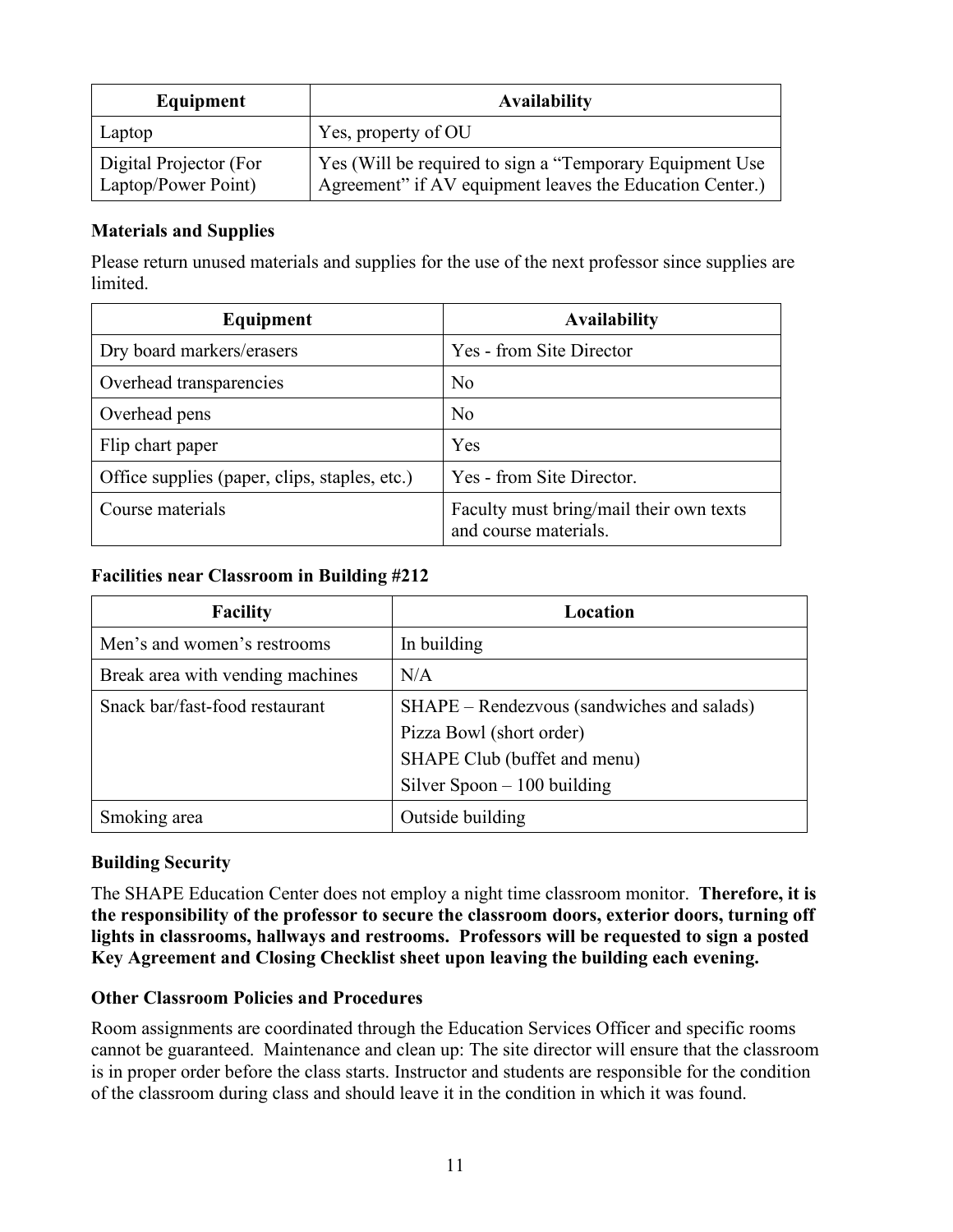# **SHAPE Library**

- <span id="page-11-0"></span>• Location: Bldg. 307, Community Activity Center
- Phone: (423) 5631/065-44-5631
- Hours: Monday Friday,  $1000 1800$  Saturday,  $1000 1500$  Closed Sundays & SHAPE holidays
- Type of Library: Recreation resource library; non-academic library
- Circulating Book Holdings: 32,000 books (primarily recreational reading materials)
- Reference Book Holdings: 35% of holdings (English and Foreign books)
- Periodical Holdings: 165 magazines (no journals available)
- CD-Rom Holdings: News Bank, NY Times, EBSCO (a vendor providing periodicals for military)
- Eric Holdings: Yes not updated, only citations (no text)
- ProQuest: Yes via Internet. Access is librarian assisted only
- Video Tapes: Unspecified at this time
- Photocopying available.
- Loan period: 4 weeks; video tapes 10 days
- Other Resources
	- o ULINET (USAREUR Library Network) Database of all army library resources in Europe;
	- o OCLC –Database for Federal Libraries; E-Mail access and Internet with time limitation;
	- o Computer Workstations equipped with Microsoft Word 95 & 97and Excel 95.

# **Logistical Support while in Belgium**

<span id="page-11-1"></span>The Site Director will initialize base access to both NATO SHAPE and Chievres Air Base before your arrival. Upon your arrival, base access documents for yourself and your rental car will be secured for NATO SHAPE. The Site Director will also assist and ensure that your access to Chievres Air Base (the location of primary lodging) is complete upon your arrival.

While in country, you will be provided with a U.S. Privileges Card which will allow you shopping privileges at the U.S. Commissary Grocery and PX Exchange Store, which are located on Chievres Air Base. The card is only good for shopping privileges in Belgium. The card will be issued for the duration of your stay and must be returned to the Site Director upon your departure from Belgium.

By contract, we must have those who are here to teach go through the established procedure for access. These procedures, because of current security needs, necessarily change with or without notice to us. We appreciate your understanding that we are informing and preparing ourselves for your in-processing to the best of our ability. As well, you must be supported with privileges so that health care, legal assistance, and other services can be provided in cases of emergency. We are advised to notify the travel and contract support offices, if anyone attempts to opt out of this. We are living in times of very high security concerns and we must follow these guidelines or we will not be in contract compliance.

### **Emergency Information**

<span id="page-11-2"></span>

| • Military/SHAPE police: | 423-3334 or 065-44-3334 |
|--------------------------|-------------------------|
| • Chievres MP:           | 068-24-5301             |
| $\bullet$ Ambulance:     | 423-3333 or 065-44-3333 |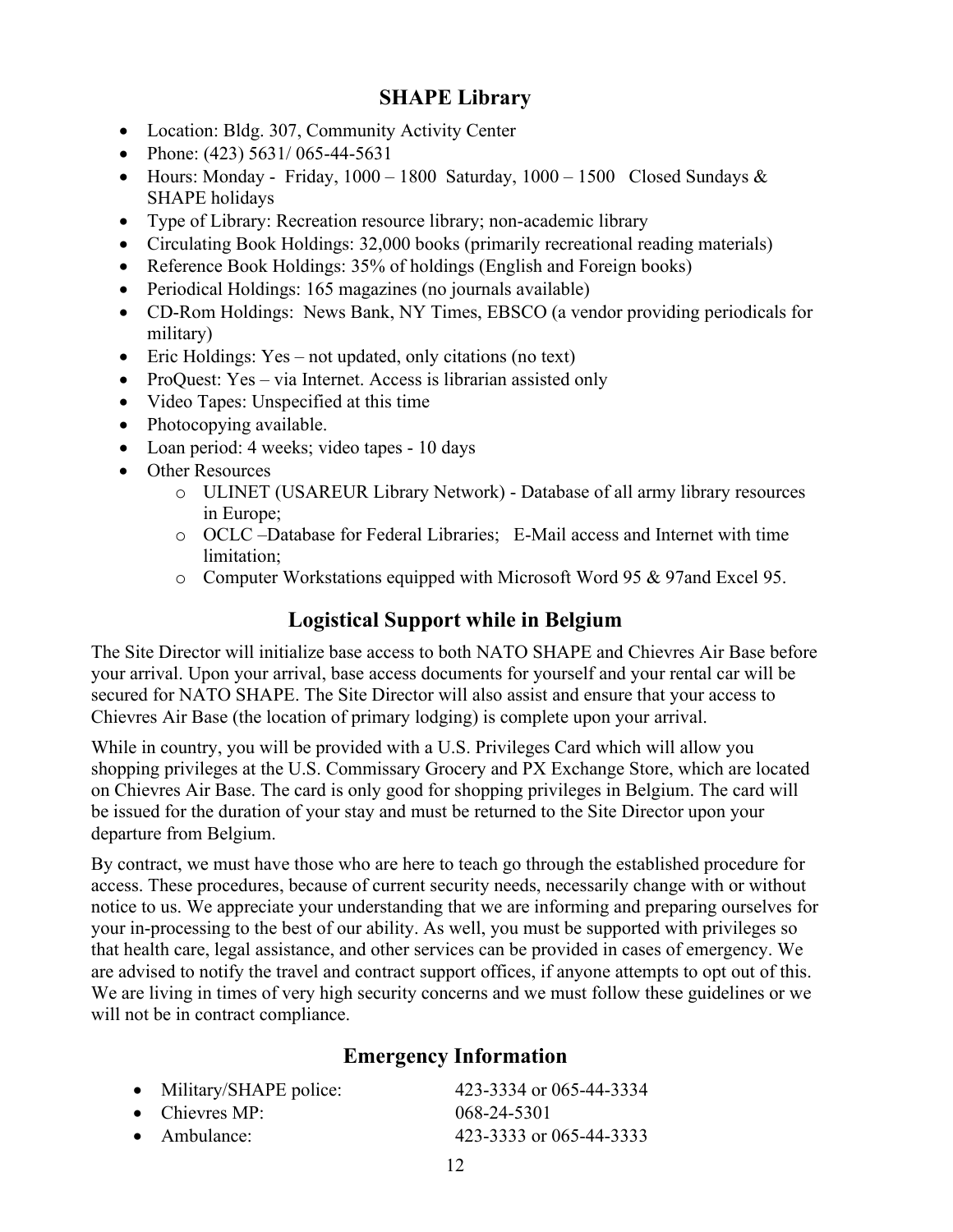- Fire: 423-4487 or 065-44-4487
- Emergency in Belgium: 112

**Medical Facilities**

SHAPE Health Care Facility Clinic

Authorized on a per visit charge; costs are usually reimbursable through state-side medical insurance. No emergency service available. Phone: (423) 5820/5821/5886 or 065-44- 5820/5821/5886

Host Nation Hospitals

- Ambrose Pare Hospital,
	- o Phone 065 39 29 11/12
	- o SHAPE Patient Liaison: Phone: 065 39 29 12, 24hours
- St. Joseph's Hospital, (full payment required)
	- o Phone 065 38 55 11
	- o SHAPE Patient Liaison: Phone:065 38 56 94, AM only

#### **Dental Facilities**

US Military Dental Clinic (full payment required)

- SHAPE Health Care Facility Clinic
- Phone: (423) 5806/5807or 065-44-5806/5807
- Authorized on a per visit charge

#### **Using Your Medical/Dental Insurance**

In most cases, outpatient visits must be paid in advance and bills submitted to insurance companies for reimbursement. In-patient care is billed directly to the insurance company advanced payment may not be necessary.